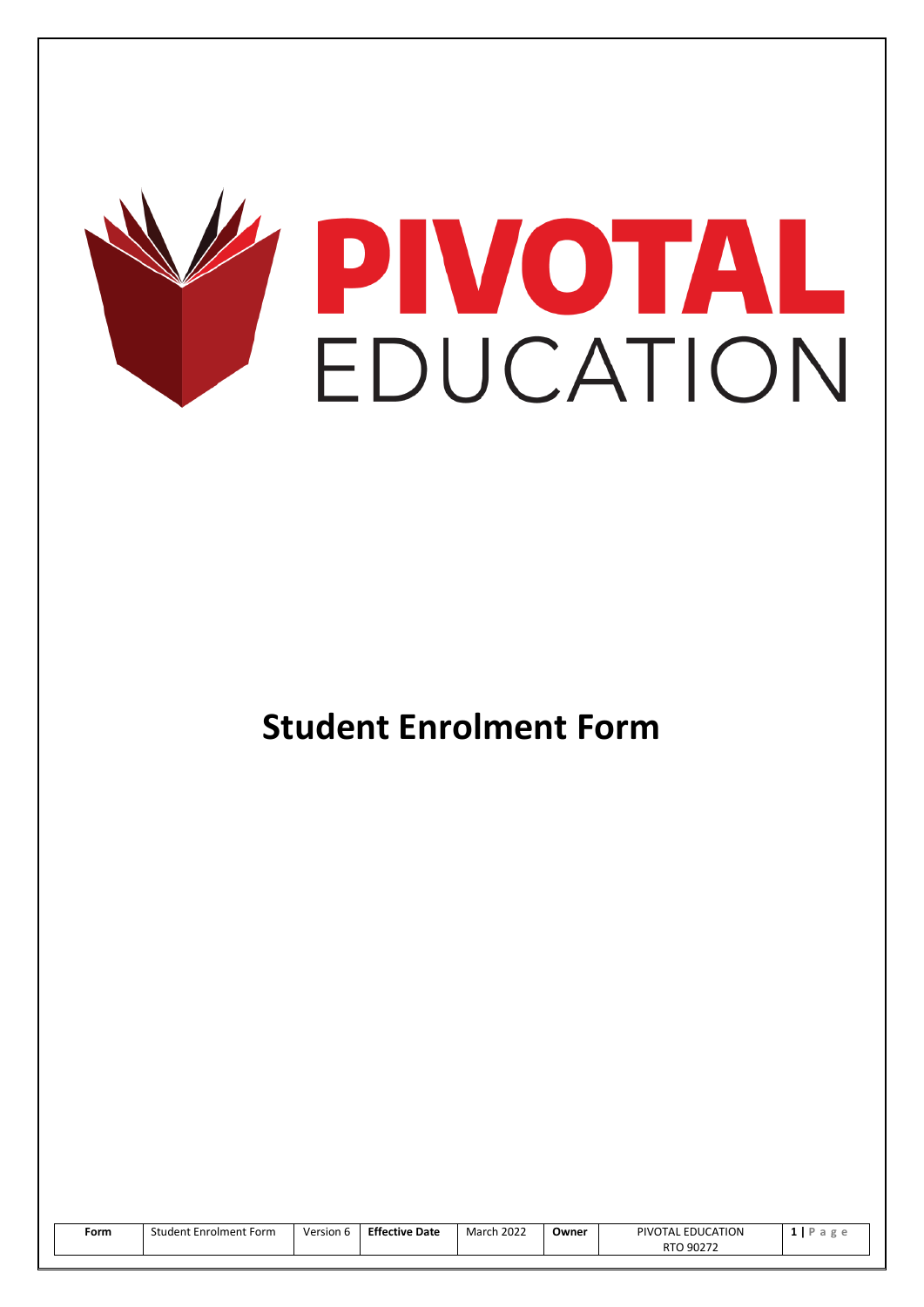

## **Student Enrolment Form**

| <b>Applicant Details</b>               |                                                        |                           |               |                       |  |  |  |  |
|----------------------------------------|--------------------------------------------------------|---------------------------|---------------|-----------------------|--|--|--|--|
| <b>Given Name</b><br>(First name)      |                                                        |                           |               |                       |  |  |  |  |
| Last Name(s):<br>(Family name)         |                                                        |                           |               |                       |  |  |  |  |
| USI (If available):                    |                                                        |                           |               |                       |  |  |  |  |
| <b>TCID</b> (if<br>available/required) |                                                        |                           |               |                       |  |  |  |  |
| Gender:                                | $\square$ Male<br>$\square$ Female                     | $\Box$ Other              |               | <b>Date of Birth:</b> |  |  |  |  |
| <b>Mobile Number:</b>                  |                                                        |                           | Email:        |                       |  |  |  |  |
| <b>Home address:</b>                   |                                                        |                           |               |                       |  |  |  |  |
|                                        |                                                        | <b>Employment Details</b> |               |                       |  |  |  |  |
| <b>Company Name:</b>                   |                                                        |                           |               |                       |  |  |  |  |
| <b>Work Address:</b>                   |                                                        |                           |               | <b>Work Phone:</b>    |  |  |  |  |
|                                        | $\square$ Full-time                                    |                           | $\Box$ Casual |                       |  |  |  |  |
| <b>Employment Status:</b>              | $\Box$ Part-time<br>$\square$ Average Hours per week:  |                           |               |                       |  |  |  |  |
|                                        | Have you always been a full-time employee?             |                           |               |                       |  |  |  |  |
|                                        | $\Box$ Yes $\Box$ No (if no date changed to full time) |                           |               |                       |  |  |  |  |
| <b>Employment Start</b><br>Date:       |                                                        |                           |               |                       |  |  |  |  |
| <b>Supervisor's Name:</b>              |                                                        |                           |               |                       |  |  |  |  |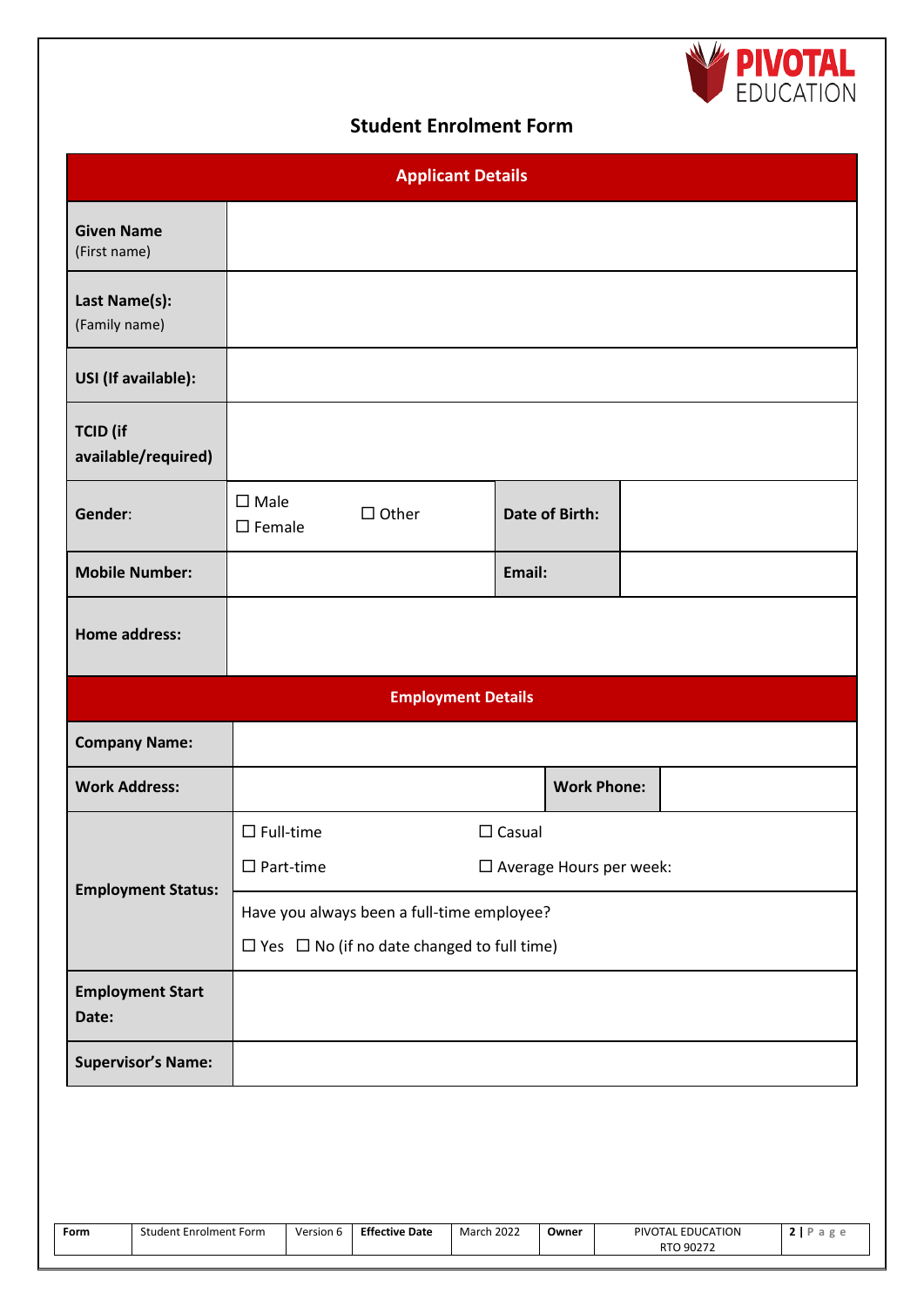

| <b>Course Details</b>                  |                                                                                                                                                                     |                                                                                          |                                                    |  |  |  |  |
|----------------------------------------|---------------------------------------------------------------------------------------------------------------------------------------------------------------------|------------------------------------------------------------------------------------------|----------------------------------------------------|--|--|--|--|
| <b>Industry Area</b>                   | <b>Course</b>                                                                                                                                                       | <b>Fees</b>                                                                              |                                                    |  |  |  |  |
| Leadership and                         | <b>BSB40520 Certificate IV in Leadership and Management</b><br>(36 weeks)<br>$\Box$ Fee for Service – Domestic (refer to Fees)<br>$\Box$ Government-funded training | Tuition<br>Administration<br>Fee (non-refundable)<br><b>Resource Fee</b><br><b>TOTAL</b> | \$7,750.00<br>\$250.00<br>\$250.00<br>\$8,250.00   |  |  |  |  |
| <b>Management</b>                      | BSB50420 Diploma of Leadership and Management<br>(52 weeks)<br>$\Box$ Fee for Service – Domestic (refer to Fees)<br>$\Box$ Government-funded training               | Tuition<br>Administration<br>Fee (non-refundable)<br><b>Resource Fee</b><br><b>TOTAL</b> | \$9,500.00<br>\$250.00<br>\$250.00<br>\$10,000.00  |  |  |  |  |
|                                        | □ FBP20117 Certificate II in Food Processing<br>(36 weeks)<br>$\Box$ Fee for Service – Domestic (refer to Fees)<br>$\Box$ Government-funded training                | Tuition<br>Administration<br>Fee (non-refundable)<br><b>Resource Fee</b><br><b>TOTAL</b> | \$7,500.00<br>\$250.00<br>\$450.00<br>\$8,200.00   |  |  |  |  |
|                                        | FBP30117 Certificate III in Food Processing<br>(52 weeks)<br>$\Box$ Fee for Service – Domestic (refer to Fees)<br>$\Box$ Government-funded training                 | Tuition<br>Administration<br>Fee (non-refundable)<br><b>Resource Fee</b><br><b>TOTAL</b> | \$18,000.00<br>\$250.00<br>\$550.00<br>\$18,800.00 |  |  |  |  |
| <b>Food Processing</b>                 | FBP40318 Certificate IV in Food Processing<br>(36 weeks)<br>$\Box$ Fee for Service – Domestic (refer to Fees)<br>$\Box$ Government-funded training                  | Tuition<br>Administration<br>Fee (non-refundable)<br><b>Resource Fee</b><br><b>TOTAL</b> | \$12,000.00<br>\$250.00<br>\$250.00<br>\$12,500.00 |  |  |  |  |
|                                        | FBP501121 Diploma of Food Science and Technology<br>(52 weeks)<br>$\Box$ Fee for Service – Domestic (refer to Fees)<br>$\Box$ Government-funded training            | Tuition<br>Administration<br>Fee (non-refundable)<br><b>Resource Fee</b><br><b>TOTAL</b> | \$14,000.00<br>\$250.00<br>\$250.00<br>\$14,500.00 |  |  |  |  |
| Pharmaceutical                         | FBP30821 Certificate III in Pharmaceutical Manufacturing<br>(52 weeks)<br>$\Box$ Fee for Service – Domestic (refer to Fees)<br>$\Box$ Government-funded training    | Tuition<br>Administration<br>Fee (non-refundable)<br><b>Resource Fee</b><br><b>TOTAL</b> | \$18,000.00<br>\$250.00<br>\$550.00<br>\$18,800.00 |  |  |  |  |
| <b>Manufacturing</b>                   | □ FBP40518 Certificate IV in Pharmaceutical Manufacturing<br>(36 weeks)<br>$\Box$ Fee for Service – Domestic (refer to Fees)<br>$\Box$ Government-funded training   | Tuition<br>Administration<br>Fee (non-refundable)<br><b>Resource Fee</b><br><b>TOTAL</b> | \$15,000.00<br>\$250.00<br>\$250.00<br>\$15,500.00 |  |  |  |  |
| <b>Process</b><br><b>Manufacturing</b> | <b>MSM30116 Certificate III in Process Manufacturing</b><br>(52 weeks)<br>$\Box$ Fee for Service – Domestic (refer to Fees)<br>$\Box$ Government-funded training    | Tuition<br>Administration<br>Fee (non-refundable)<br>Resource Fee<br><b>TOTAL</b>        | \$10,000.00<br>\$250.00<br>\$550.00<br>\$10,800.00 |  |  |  |  |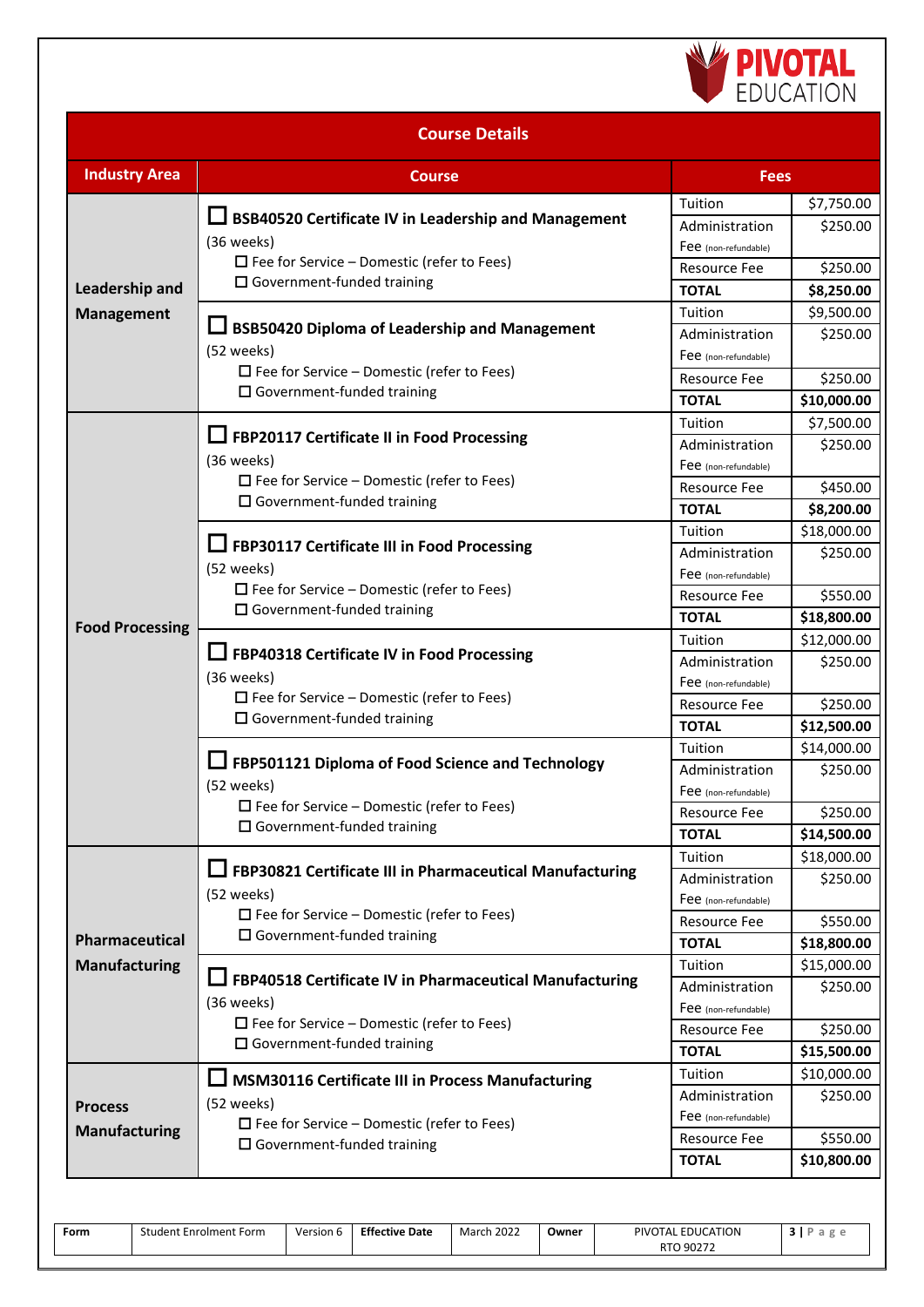

|                      |                                                                                        |                      | Tuition              |             | \$7,500.00  |
|----------------------|----------------------------------------------------------------------------------------|----------------------|----------------------|-------------|-------------|
|                      | MSS30316 Certificate III in Competitive Systems and Practice                           | Administration       |                      | \$250.00    |             |
|                      | (52 weeks)                                                                             |                      | Fee (non-refundable) |             |             |
|                      | $\Box$ Fee for Service – Domestic (refer to Fees)                                      |                      | <b>Resource Fee</b>  |             | \$550.00    |
|                      | $\Box$ Government-funded training                                                      |                      | <b>TOTAL</b>         |             | \$8,300.00  |
|                      |                                                                                        |                      | Tuition              |             | \$8,000.00  |
| Competitive          | □ MSS40316 Certificate IV in Competitive Systems and                                   |                      | Administration       |             | \$250.00    |
| <b>Systems and</b>   | Practice (36 weeks)                                                                    |                      | Fee (non-refundable) |             |             |
| <b>Practices</b>     | $\Box$ Fee for Service – Domestic (refer to Fees)                                      |                      | <b>Resource Fee</b>  |             | \$250.00    |
|                      | $\Box$ Government-funded training                                                      |                      | <b>TOTAL</b>         |             | \$8,500.00  |
|                      |                                                                                        |                      | Tuition              |             | \$12,000.00 |
|                      | MSS50316 Diploma of Competitive Systems and Practice                                   |                      | Administration       |             | \$250.00    |
|                      | (52 weeks)                                                                             | Fee (non-refundable) |                      |             |             |
|                      | $\Box$ Fee for Service – Domestic (refer to Fees)                                      | <b>Resource Fee</b>  |                      | \$250.00    |             |
|                      | $\Box$ Government-funded training                                                      | <b>TOTAL</b>         |                      | \$12,500.00 |             |
|                      |                                                                                        |                      | Tuition              |             | \$8,200.00  |
|                      | SIT30616 Certificate III in Hospitality                                                |                      | Administration       |             | \$250.00    |
| <b>Hospitality</b>   | (52 weeks)                                                                             | Fee (non-refundable) |                      |             |             |
|                      | $\Box$ Fee for Service – Domestic (refer to Fees)<br>$\Box$ Government-funded training | <b>Resource Fee</b>  |                      | \$550.00    |             |
|                      |                                                                                        | <b>TOTAL</b>         |                      | \$9,000.00  |             |
|                      |                                                                                        |                      | Tuition              |             | \$8,000.00  |
| <b>Transport and</b> | □ TLI30321 Certificate III in Supply Chain Operations                                  | Administration       |                      | \$250.00    |             |
| <b>Logistics</b>     | (52 weeks)<br>$\Box$ Fee for Service – Domestic (refer to Fees)                        | Fee (non-refundable) |                      |             |             |
|                      | $\Box$ Government-funded training                                                      | <b>Resource Fee</b>  |                      | \$550.00    |             |
|                      |                                                                                        |                      | <b>TOTAL</b>         |             | \$8.800.00  |
|                      | <b>BSB41419 Certificate IV in Work Health and Safety</b>                               |                      | Tuition              |             | \$7,500.00  |
| <b>Work Health</b>   |                                                                                        |                      | Administration       |             | \$250.00    |
| and Safety           | (36 weeks)<br>$\Box$ Fee for Service – Domestic (refer to Fees)                        |                      | Fee (non-refundable) |             |             |
|                      | $\Box$ Government-funded training                                                      |                      | <b>Resource Fee</b>  |             | \$250.00    |
|                      |                                                                                        |                      | <b>TOTAL</b>         |             | \$8,000.00  |
| <b>Preferred</b>     | $\Box$ Work Place – (Please complete induction checklist)                              |                      |                      |             |             |
|                      |                                                                                        |                      | Commencement         |             |             |
| <b>Training</b>      | Classroom/institution based<br>ப                                                       | Date:                |                      |             |             |
| Location:            | $\Box$ Other – please specify:                                                         |                      |                      |             |             |

| Form | <b>Student Enrolment Form</b> | Version 6 | <b>Effective Date</b> | <b>March 2022</b> | Owner | PIVOTAL EDUCATION | $4$   P a g e |
|------|-------------------------------|-----------|-----------------------|-------------------|-------|-------------------|---------------|

RTO 90272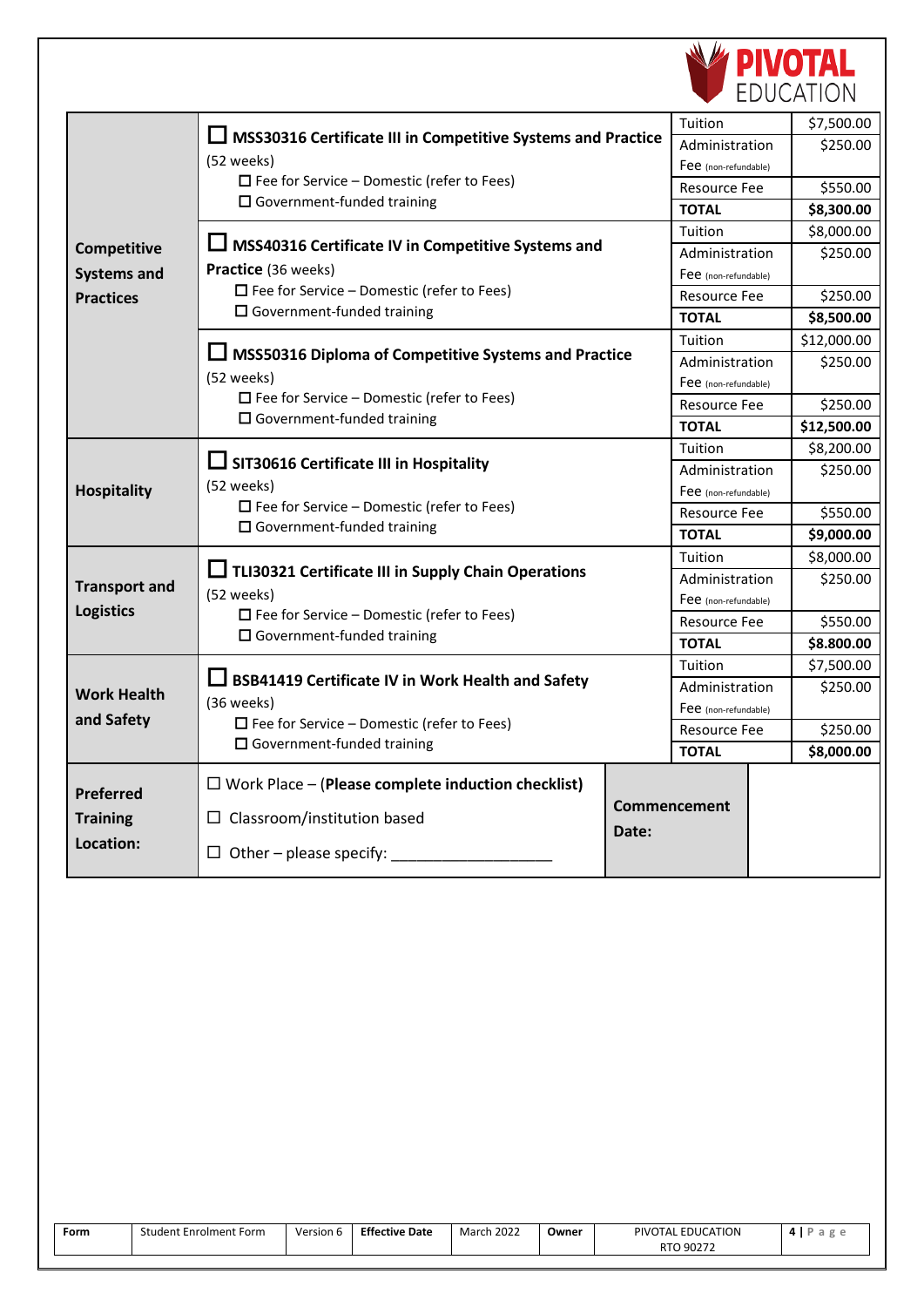

|                                                                                | <b>AVETMISS Data Collection- Please Answer all Questions.</b><br>(Question numbers below correspond directly with AVETMISS Data Collection Requirements) |                                       |                                                                                                                 |  |  |  |  |  |  |
|--------------------------------------------------------------------------------|----------------------------------------------------------------------------------------------------------------------------------------------------------|---------------------------------------|-----------------------------------------------------------------------------------------------------------------|--|--|--|--|--|--|
|                                                                                |                                                                                                                                                          |                                       |                                                                                                                 |  |  |  |  |  |  |
| 7. Country and city of birth:                                                  | $\Box$ Australia (1101)                                                                                                                                  |                                       | $\Box$ Other (Please specify):                                                                                  |  |  |  |  |  |  |
|                                                                                | Suburb:                                                                                                                                                  |                                       | Country/City: _________                                                                                         |  |  |  |  |  |  |
| 8. Do you speak a language                                                     | $\Box$ No, English only                                                                                                                                  |                                       | $\Box$ Yes (please specify):                                                                                    |  |  |  |  |  |  |
| other than English at home?                                                    | (1201)                                                                                                                                                   |                                       |                                                                                                                 |  |  |  |  |  |  |
| (If more than one language is                                                  |                                                                                                                                                          |                                       |                                                                                                                 |  |  |  |  |  |  |
| spoken at home, indicate the                                                   |                                                                                                                                                          |                                       |                                                                                                                 |  |  |  |  |  |  |
| one that is spoken most often)                                                 |                                                                                                                                                          |                                       |                                                                                                                 |  |  |  |  |  |  |
| 9. Are you of Aboriginal or Torres Strait Islander origin? (tick one)          |                                                                                                                                                          |                                       |                                                                                                                 |  |  |  |  |  |  |
| $\square$ No                                                                   |                                                                                                                                                          |                                       | For persons of both Aboriginal and Torres Strait                                                                |  |  |  |  |  |  |
| $\Box$ Yes, Torres Strait Islander                                             |                                                                                                                                                          |                                       | Islander origin, mark both "Yes" boxes                                                                          |  |  |  |  |  |  |
| $\Box$ Yes, Aboriginal                                                         |                                                                                                                                                          |                                       |                                                                                                                 |  |  |  |  |  |  |
|                                                                                |                                                                                                                                                          |                                       | 10. Do you identify yourself as having a disability, impairment or long-term condition? (Please tick)           |  |  |  |  |  |  |
| $\Box$ Yes                                                                     |                                                                                                                                                          |                                       |                                                                                                                 |  |  |  |  |  |  |
| $\Box$ No – go to Question 12                                                  |                                                                                                                                                          |                                       |                                                                                                                 |  |  |  |  |  |  |
|                                                                                |                                                                                                                                                          |                                       | 11. If you indicated the presence of a disability, impairment or long-term condition, please select the area(s) |  |  |  |  |  |  |
| in the following list (You may indicate more than one area)                    |                                                                                                                                                          |                                       |                                                                                                                 |  |  |  |  |  |  |
| $\Box$ Hearing/deaf (11)                                                       |                                                                                                                                                          | $\Box$ Acquired brain impairment (16) |                                                                                                                 |  |  |  |  |  |  |
| $\Box$ Physical (12)                                                           |                                                                                                                                                          | $\Box$ Vision (17)                    |                                                                                                                 |  |  |  |  |  |  |
| $\Box$ Intellectual (13)                                                       |                                                                                                                                                          | $\Box$ Medical condition (18)         |                                                                                                                 |  |  |  |  |  |  |
| $\Box$ Learning (14)                                                           |                                                                                                                                                          |                                       | $\Box$ Other – please specify (19)                                                                              |  |  |  |  |  |  |
| $\Box$ Mental Illness (15)                                                     |                                                                                                                                                          |                                       |                                                                                                                 |  |  |  |  |  |  |
| 12. What is your highest school level and year COMPLETED? (Tick ONE box only.) |                                                                                                                                                          |                                       |                                                                                                                 |  |  |  |  |  |  |
|                                                                                |                                                                                                                                                          |                                       | $\Box$ Year 9 or equivalent (09):                                                                               |  |  |  |  |  |  |
| □ Year 11 or equivalent (11): ______________                                   |                                                                                                                                                          |                                       | $\Box$ Year 8 or below (08):                                                                                    |  |  |  |  |  |  |
| $\Box$ Year 10 or equivalent (10):                                             |                                                                                                                                                          |                                       | $\Box$ Never attended school (02) – go to question 14                                                           |  |  |  |  |  |  |
|                                                                                |                                                                                                                                                          | $\Box$ Yes                            |                                                                                                                 |  |  |  |  |  |  |
| 13. Are you still attending secondary school?                                  |                                                                                                                                                          | $\square$ No                          |                                                                                                                 |  |  |  |  |  |  |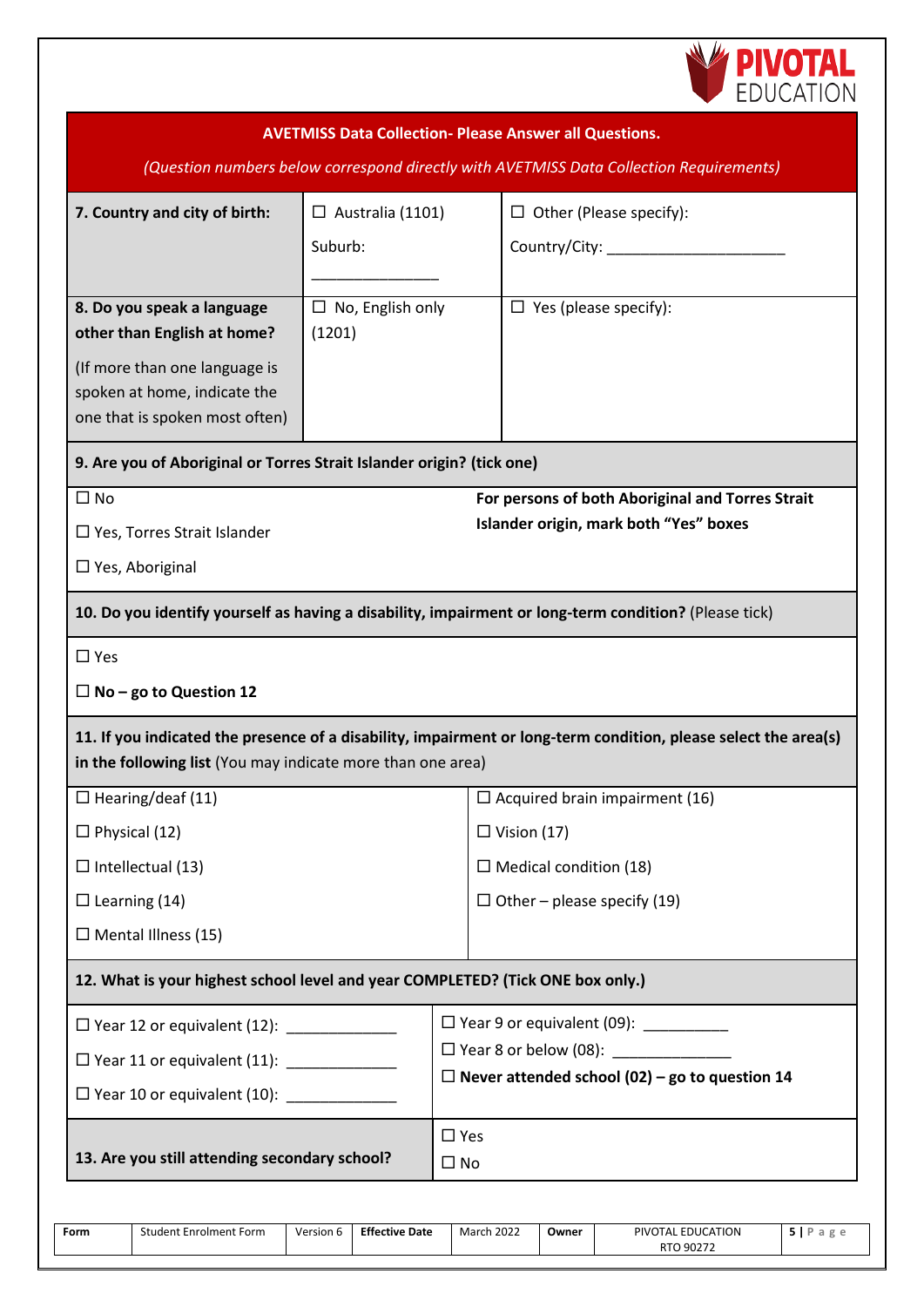

| 14. Have you successfully completed any of the                                                                                                                   | $\Box$ Yes                                                                                                                                                                                                                                                                                                                                                                                                                                          |
|------------------------------------------------------------------------------------------------------------------------------------------------------------------|-----------------------------------------------------------------------------------------------------------------------------------------------------------------------------------------------------------------------------------------------------------------------------------------------------------------------------------------------------------------------------------------------------------------------------------------------------|
| following qualifications?                                                                                                                                        | $\Box$ No – go to question 16                                                                                                                                                                                                                                                                                                                                                                                                                       |
| 15. If yes, the tick ANY applicable boxes:                                                                                                                       | $\Box$ Bachelor Degree or Higher Degree (008)<br>$\Box$ Advanced Diploma or Associate Degree (410)<br>$\Box$ Diploma or Associate Diploma (420)<br>$\Box$ Certificate IV or Advanced Certificate/Technician (511)<br>$\Box$ Certificate III or Trade Certificate (514)<br>$\Box$ Certificate II (521)<br>$\Box$ Certificate I (524)<br>$\Box$ Certificates other than the above (990)                                                               |
| 16. Of the following categories, which best<br>describes your current employment status?                                                                         | $\Box$ Full-time employee (01)<br>$\Box$ Part-time employee (02)<br>$\Box$ Self-employed - not employing others (03)<br>$\Box$ Employer (04)<br>$\Box$ Employed - unpaid worker in family business (05)<br>$\Box$ Unemployed - seeking full-time work (06)<br>$\Box$ Unemployed - seeking part-time work (07)<br>$\Box$ Not employed - not seeking employment (08)                                                                                  |
| 17. Of the following categories, which best<br>describes your main reason for undertaking this<br>course / traineeship / apprenticeship? (Tick ONE<br>box only.) | $\Box$ To get a job (01)<br>$\Box$ To develop my existing business (02)<br>$\Box$ To start my own business (03)<br>$\Box$ To try for a different career (04)<br>$\Box$ To get a better job or promotion (05)<br>$\Box$ It was a requirement of my job (06)<br>$\Box$ I wanted extra skills for my job (07)<br>$\Box$ To get into another course of study (08)<br>$\Box$ For personal interest or self-development (12)<br>$\Box$ Other reasons (11) |
| 18. I declare that I am:                                                                                                                                         | $\square$ An Australian Citizen<br>$\Box$ A New Zealand Citizen<br>$\Box$ An Australian Permanent Resident<br>$\Box$ An Australian Temporary Visa Holder-Sub Class<br>$\Box$ A Humanitarian Visa Holder                                                                                                                                                                                                                                             |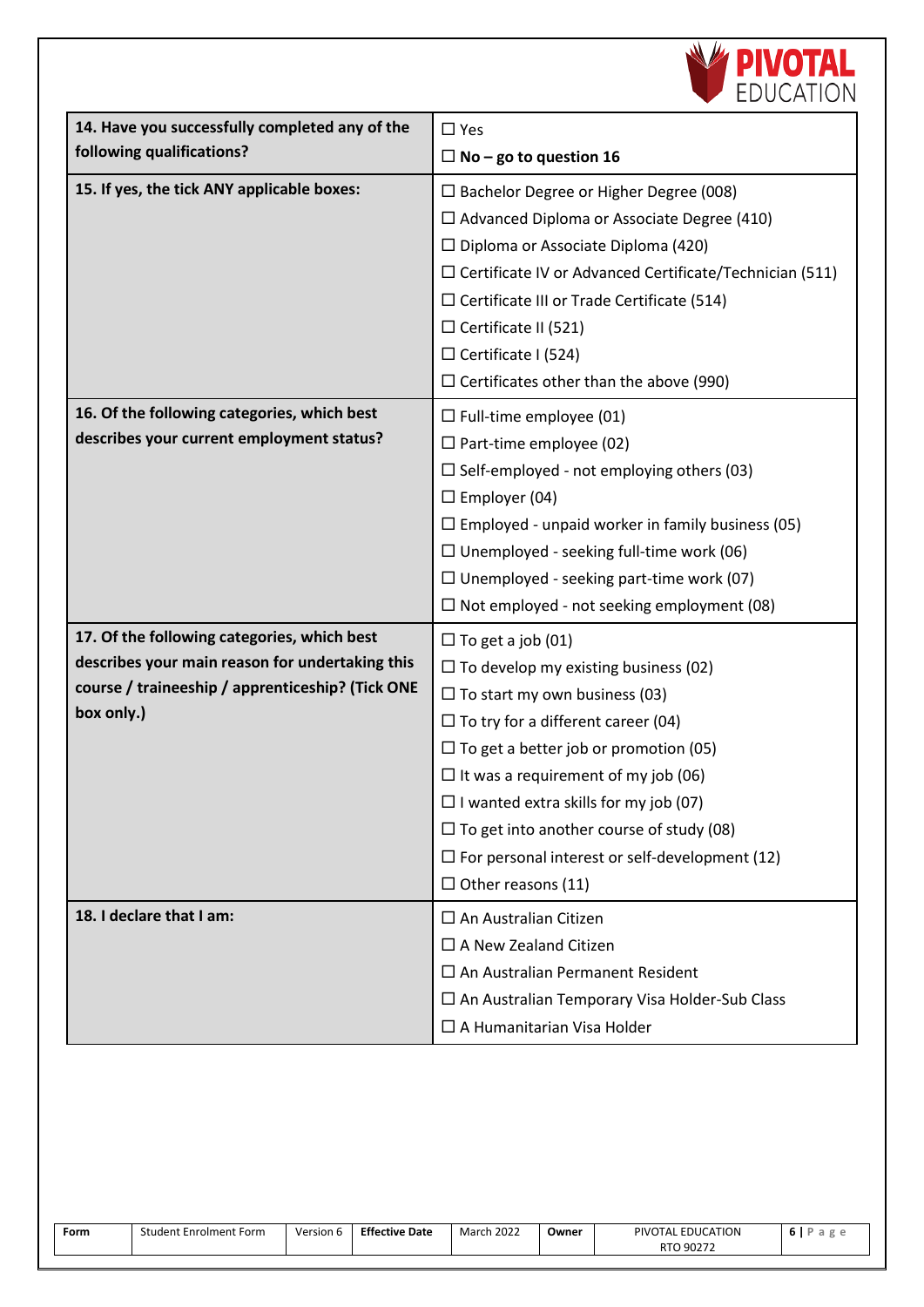

| <b>Personal Statement</b>                                                                                                           |                                                                                                                                                                                                |                                                    |  |  |  |  |  |
|-------------------------------------------------------------------------------------------------------------------------------------|------------------------------------------------------------------------------------------------------------------------------------------------------------------------------------------------|----------------------------------------------------|--|--|--|--|--|
| Do you consider that you have adequate literacy<br>and numeracy skills to undertake the course?                                     | $\Box$ Yes<br>$\Box$ No                                                                                                                                                                        | $\Box$ Not sure                                    |  |  |  |  |  |
| Are you seeking credit for previous training or<br>recognition of prior learning?                                                   | □ No                                                                                                                                                                                           | $\Box$ Yes (please specify): _________             |  |  |  |  |  |
| Are there any individual needs you have that we<br>should be aware of so we take these into<br>account when planning your training? | $\Box$ Yes (please specify) $\Box$ No<br>$\Box$ Not sure                                                                                                                                       |                                                    |  |  |  |  |  |
|                                                                                                                                     | <b>Fee Information:</b>                                                                                                                                                                        |                                                    |  |  |  |  |  |
|                                                                                                                                     |                                                                                                                                                                                                | $\Box$ Fee for Service (refer to Schedule of Fees) |  |  |  |  |  |
| <b>Funding Source:</b>                                                                                                              | $\Box$ State Government Funding/Subsidy – please specify                                                                                                                                       |                                                    |  |  |  |  |  |
|                                                                                                                                     | $\Box$ Commonwealth Government Funding/Subsidy – please<br>specify                                                                                                                             |                                                    |  |  |  |  |  |
|                                                                                                                                     | $\Box$ Tuition Fees: \$                                                                                                                                                                        |                                                    |  |  |  |  |  |
| Fee for Service (only):                                                                                                             | $\Box$ Administration Fee (non-refundable): \$                                                                                                                                                 |                                                    |  |  |  |  |  |
|                                                                                                                                     | $\Box$ Resource Fees: \$<br><b>TOTAL AMOUNT: \$</b>                                                                                                                                            |                                                    |  |  |  |  |  |
|                                                                                                                                     | All Pivotal Education Fee for Service course fees including payment structure and<br>refund provisions are clearly stated in the Fees column. Student fees must be<br>paid into the following: |                                                    |  |  |  |  |  |
|                                                                                                                                     | <b>Account Name:</b>                                                                                                                                                                           | Pivotal Training & Development                     |  |  |  |  |  |
|                                                                                                                                     | <b>Account Number:</b>                                                                                                                                                                         | 353 214 522                                        |  |  |  |  |  |
| Payment of Fees - Fee for Service (only):                                                                                           | <b>Branch Number</b><br>(BSB):                                                                                                                                                                 | 012 172                                            |  |  |  |  |  |
|                                                                                                                                     | <b>Bank Name:</b>                                                                                                                                                                              | ANZ                                                |  |  |  |  |  |
|                                                                                                                                     | Branch:                                                                                                                                                                                        | Sydney                                             |  |  |  |  |  |
|                                                                                                                                     |                                                                                                                                                                                                |                                                    |  |  |  |  |  |
|                                                                                                                                     |                                                                                                                                                                                                | $\Box$ Enrolment Fee (specify amount): \$          |  |  |  |  |  |
| <b>Government Funded Conditions:</b>                                                                                                | $\square$ Enrolment Fee Waived/Concession                                                                                                                                                      |                                                    |  |  |  |  |  |
|                                                                                                                                     |                                                                                                                                                                                                | (Specify with attached evidence)                   |  |  |  |  |  |
| (please specify)                                                                                                                    | $\Box$ Other                                                                                                                                                                                   |                                                    |  |  |  |  |  |
|                                                                                                                                     | (please specify)                                                                                                                                                                               |                                                    |  |  |  |  |  |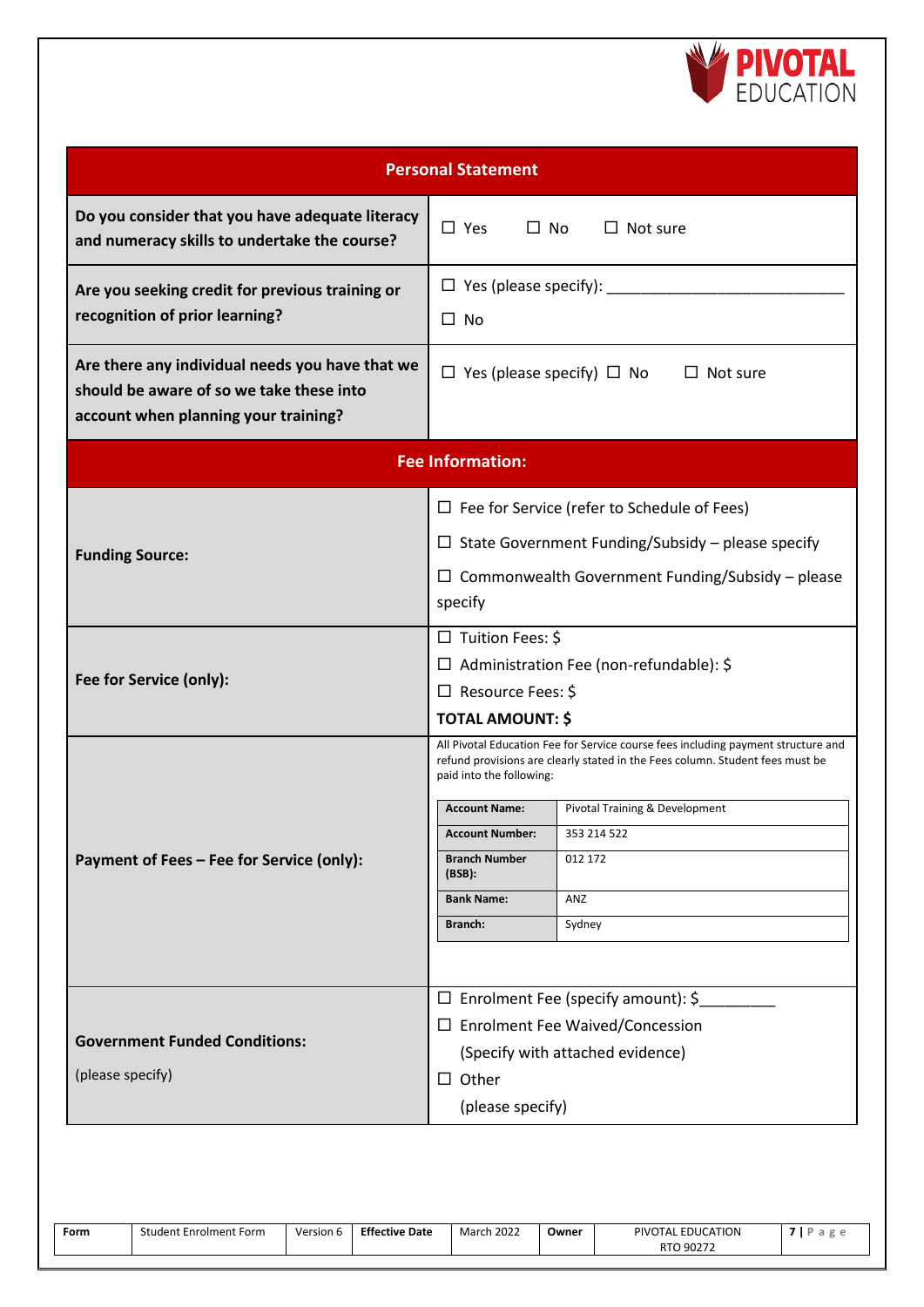

### **Unique Student Identifier Permission (If Required)**

The Commonwealth Government has implemented a more effective way to assist students as well as collect data. This means all students must have a Unique Student identifier (USI). This will link all of you nationally recognised records and results and will make it easier for credit transfer and any other recognition process.

Students can create their own USI by going to [www.usi.gov.au](http://www.usi.gov.au/) and creating their own account and when you receive your USI you must advise Pivotal Education of your USI. Pivotal Education must have your permission to view this in order to verify qualifications and transcripts.

## *Alternatively, you can give Pivotal Education permission to gather a USI on your behalf. In this case please complete Question 3*

| <b>Question 1.</b>                                                                                                                                                                  |                                                                                                                                  | Do you have USI?                 |       |                                                                                                          |  |                     |  |  |           |  |
|-------------------------------------------------------------------------------------------------------------------------------------------------------------------------------------|----------------------------------------------------------------------------------------------------------------------------------|----------------------------------|-------|----------------------------------------------------------------------------------------------------------|--|---------------------|--|--|-----------|--|
|                                                                                                                                                                                     | $\Box$ Yes-Please complete USI section in Student Enrolment Form - page 1                                                        |                                  |       |                                                                                                          |  |                     |  |  |           |  |
| $\square$ No -Please complete Question 2                                                                                                                                            |                                                                                                                                  |                                  |       |                                                                                                          |  |                     |  |  |           |  |
|                                                                                                                                                                                     | <b>Question 2.</b><br>Who do you wish to create your USI?                                                                        |                                  |       |                                                                                                          |  |                     |  |  |           |  |
|                                                                                                                                                                                     | □ Yourself - Please complete Question 3                                                                                          |                                  |       |                                                                                                          |  |                     |  |  |           |  |
|                                                                                                                                                                                     | $\Box$ Pivotal Education (RTO)- Please complete Question 4 and 5                                                                 |                                  |       |                                                                                                          |  |                     |  |  |           |  |
|                                                                                                                                                                                     | <b>Question 3.</b><br><b>Creating your own USI</b>                                                                               |                                  |       |                                                                                                          |  |                     |  |  |           |  |
| Education. I also give permission for Pivotal Education to verify my records by viewing them via the USI. I<br>understand my enrolment cannot be confirmed until I provide the USI. |                                                                                                                                  |                                  |       |                                                                                                          |  |                     |  |  |           |  |
| Smart and Skilled only:                                                                                                                                                             |                                                                                                                                  |                                  |       | I authorise Pivotal Education and NSW Department of Education to have appropriate access to USI records. |  |                     |  |  |           |  |
| Signature:<br>Date:                                                                                                                                                                 |                                                                                                                                  |                                  |       |                                                                                                          |  |                     |  |  |           |  |
|                                                                                                                                                                                     | <b>Permission for Pivotal to create USI</b><br><b>Question 4.</b>                                                                |                                  |       |                                                                                                          |  |                     |  |  |           |  |
| First Name:                                                                                                                                                                         |                                                                                                                                  |                                  |       |                                                                                                          |  | Family Name:        |  |  |           |  |
| Country of Birth:                                                                                                                                                                   |                                                                                                                                  |                                  |       |                                                                                                          |  | Town/City of Birth: |  |  |           |  |
|                                                                                                                                                                                     |                                                                                                                                  | <b>Preferred Contact Method:</b> | Phone |                                                                                                          |  | E mail              |  |  | Mail      |  |
|                                                                                                                                                                                     |                                                                                                                                  |                                  |       | <b>NSW Smart and Skilled Requirement (only)</b>                                                          |  |                     |  |  |           |  |
| I grant permission for Pivotal Education and the NSW Department of Education to have appropriate access to my<br>USI records:<br>Yes<br>No                                          |                                                                                                                                  |                                  |       |                                                                                                          |  |                     |  |  |           |  |
| <b>Question 5.</b><br><b>Personal Identification</b>                                                                                                                                |                                                                                                                                  |                                  |       |                                                                                                          |  |                     |  |  |           |  |
| To create a USI, you will need to provide Pivotal Education with TWO valid Australian form of ID from the list<br>below. Please select and fill out.                                |                                                                                                                                  |                                  |       |                                                                                                          |  |                     |  |  |           |  |
| 1. Driver's License                                                                                                                                                                 |                                                                                                                                  |                                  |       |                                                                                                          |  |                     |  |  |           |  |
| <b>State</b>                                                                                                                                                                        |                                                                                                                                  |                                  |       | Licence Number                                                                                           |  |                     |  |  |           |  |
| Form                                                                                                                                                                                | <b>Student Enrolment Form</b><br>PIVOTAL EDUCATION<br>$8$   P a g e<br>Version 6<br><b>Effective Date</b><br>March 2022<br>Owner |                                  |       |                                                                                                          |  |                     |  |  |           |  |
|                                                                                                                                                                                     |                                                                                                                                  |                                  |       |                                                                                                          |  |                     |  |  | RTO 90272 |  |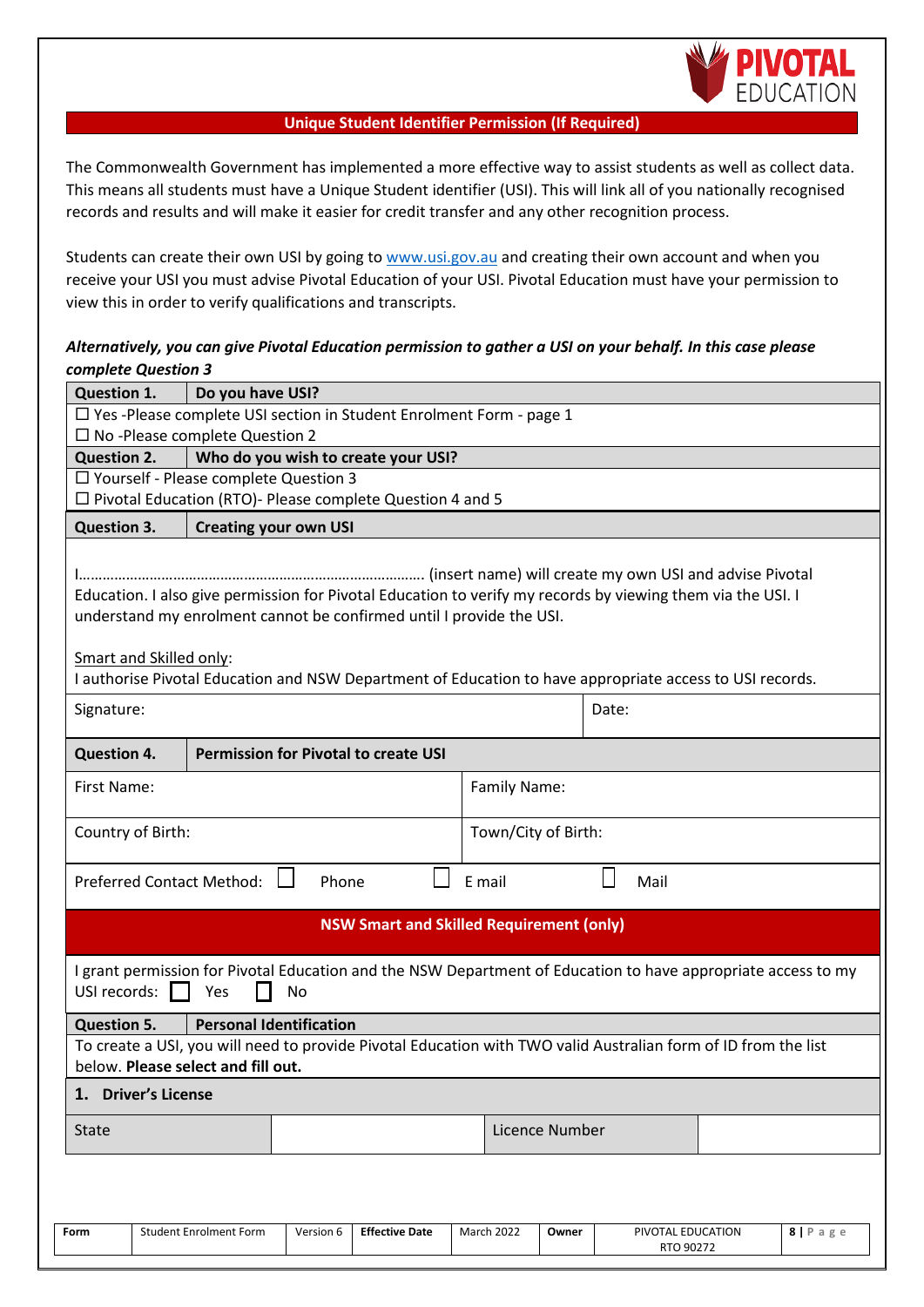

|                                                                                                                                                                                                                                                                                                                                                                                                                                                                                                                                                                                                                                   |                                                                                            |                          | <b>LUUCAIIUI</b> |  |  |  |  |  |
|-----------------------------------------------------------------------------------------------------------------------------------------------------------------------------------------------------------------------------------------------------------------------------------------------------------------------------------------------------------------------------------------------------------------------------------------------------------------------------------------------------------------------------------------------------------------------------------------------------------------------------------|--------------------------------------------------------------------------------------------|--------------------------|------------------|--|--|--|--|--|
| <b>Medicare Card</b><br>2.                                                                                                                                                                                                                                                                                                                                                                                                                                                                                                                                                                                                        |                                                                                            |                          |                  |  |  |  |  |  |
| <b>Medicare Card Number:</b>                                                                                                                                                                                                                                                                                                                                                                                                                                                                                                                                                                                                      |                                                                                            | Card Colour:             |                  |  |  |  |  |  |
| <b>Individual Reference</b><br>Number:                                                                                                                                                                                                                                                                                                                                                                                                                                                                                                                                                                                            |                                                                                            | <b>Expiry Date:</b>      |                  |  |  |  |  |  |
| 3. Australian Passport                                                                                                                                                                                                                                                                                                                                                                                                                                                                                                                                                                                                            |                                                                                            |                          |                  |  |  |  |  |  |
| <b>Document Number:</b>                                                                                                                                                                                                                                                                                                                                                                                                                                                                                                                                                                                                           |                                                                                            |                          |                  |  |  |  |  |  |
| 4. Visa (with Non-Australian Passport) for International students                                                                                                                                                                                                                                                                                                                                                                                                                                                                                                                                                                 |                                                                                            |                          |                  |  |  |  |  |  |
| Passport Number                                                                                                                                                                                                                                                                                                                                                                                                                                                                                                                                                                                                                   |                                                                                            | Country of Issue         |                  |  |  |  |  |  |
| 5.                                                                                                                                                                                                                                                                                                                                                                                                                                                                                                                                                                                                                                | Birth Certificate (Australian) * Please note a Birth Certificate extract is not sufficient |                          |                  |  |  |  |  |  |
| State:                                                                                                                                                                                                                                                                                                                                                                                                                                                                                                                                                                                                                            |                                                                                            |                          |                  |  |  |  |  |  |
| <b>Certificate of Registration by Descent</b><br>6.                                                                                                                                                                                                                                                                                                                                                                                                                                                                                                                                                                               |                                                                                            |                          |                  |  |  |  |  |  |
| Acquisition date:                                                                                                                                                                                                                                                                                                                                                                                                                                                                                                                                                                                                                 |                                                                                            |                          |                  |  |  |  |  |  |
| <b>Citizenship Certificate</b><br>7.                                                                                                                                                                                                                                                                                                                                                                                                                                                                                                                                                                                              |                                                                                            |                          |                  |  |  |  |  |  |
| <b>Stock Number:</b>                                                                                                                                                                                                                                                                                                                                                                                                                                                                                                                                                                                                              |                                                                                            | <b>Acquisition Date:</b> |                  |  |  |  |  |  |
| Immicard<br>8.                                                                                                                                                                                                                                                                                                                                                                                                                                                                                                                                                                                                                    |                                                                                            |                          |                  |  |  |  |  |  |
| ImmiCard Number:                                                                                                                                                                                                                                                                                                                                                                                                                                                                                                                                                                                                                  |                                                                                            |                          |                  |  |  |  |  |  |
| <b>Privacy Notice</b><br>If you do not already have a Unique Student Identifier (USI) and you want Pivotal Education to apply for a USI to the Student<br>Identifiers Registrar (Registrar) on your behalf, Pivotal Education will provide to the Registrar the following items of personal<br>information about you:<br>your name, including first or given name(s), middle name(s) and surname or family name as they appear in an<br>٠<br>identification document;<br>your date of birth, as it appears, if shown, in the chosen document of identity;<br>٠<br>your city or town of birth;<br>٠<br>your country of birth;<br>٠ |                                                                                            |                          |                  |  |  |  |  |  |
| your gender; and<br>your contact details<br>When Pivotal Education applies for a USI on your behalf the Registrar will verify your identity. The Registrar will do so through<br>the Document Verification Service (DVS) managed by the Attorney-General's Department which is built into the USI online<br>application process if you have documents such as a Medicare card, birth certificate, driver licence, Australian passport,<br>citizenship document, certificate of registration by descent, ImmiCard or Australian entry visa.                                                                                        |                                                                                            |                          |                  |  |  |  |  |  |

If you do not have a document suitable for the DVS and we are authorised to do so by the Registrar we may be able to verify your identity by other means. If you do not have any of the identity documents mentioned above, and we are not authorised by the Registrar to verify your identity by other means, we cannot apply for a USI on your behalf and you should contact the Student Identifiers Registrar.

In accordance with section 11 of the Student Identifiers Act 2014 Cth (SI Act), we will securely destroy personal information which we collect from you solely for the purpose of applying for a USI on your behalf as soon as practicable after the USI

| Form | Student Enrolment Form | Version 6 | <b>Effective Date</b> | March 2022<br>Owner |  | PIVOTAL EDUCATION | D.<br>d |
|------|------------------------|-----------|-----------------------|---------------------|--|-------------------|---------|
|      |                        |           |                       |                     |  | RTO 90272         |         |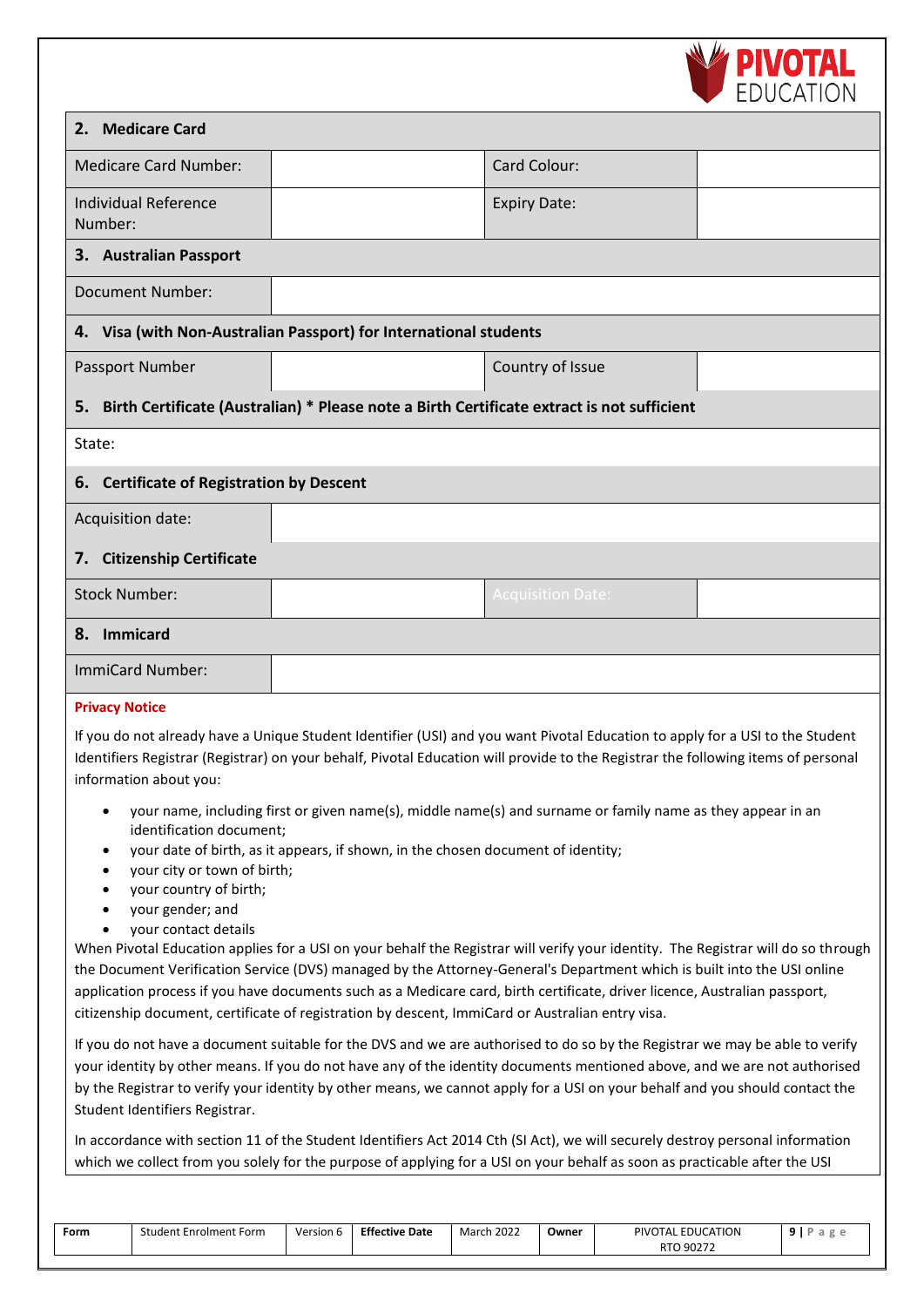

application has been made or the information is no longer needed for that purpose, unless we are required by or under any law to retain it.

The personal information about you that we provide to the Registrar, including your identity information, is protected by the Privacy Act 1988 Cth (Privacy Act). The collection, use and disclosure of your USI are protected by the SI Act.

If you ask Pivotal Education to make an application for a student identifier on your behalf Pivotal Education will have to declare that [insert organisation name] has complied with certain terms and conditions to be able to access the online student identifier portal and submit this application, including a declaration that Pivotal Education has given you the following privacy notice:

You are advised and agree that you understand and consent that the personal information you provide to Pivotal Education in connection with your application for a USI:

- is collected by the Registrar for the purposes of:
	- o applying for, verifying and giving a USI;
	- o resolving problems with a USI; and
	- o creating authenticated vocational education and training (VET) transcripts;
- may be disclosed to:

o Commonwealth and State/Territory government departments and agencies and statutory bodies performing functions relating to VET for:

- the purposes of administering and auditing Vocational Education and Training (VET), VET providers and VET programs;
- education related policy and research purposes; and
- to assist in determining eligibility for training subsidies;
- o VET Regulators to enable them to perform their VET regulatory functions;
- o VET Admission Bodies for the purposes of administering VET and VET programs;

o current and former Registered Training Organisations to enable them to deliver VET courses to the individual, meet their reporting obligations under the VET standards and government contracts and assist in determining eligibility for training subsidies;

- o schools for the purposes of delivering VET courses to the individual and reporting on these courses;
- o the National Centre for Vocational Education Research for the purpose of creating authenticated VET
- transcripts, resolving problems with USIs and for the collection, preparation and auditing of national VET statistics;

o researchers for education and training related research purposes;

o any other person or agency that may be authorised or required by law to access the information;

o any entity contractually engaged by the Student Identifiers Registrar to assist in the performance of his or her functions in the administration of the USI system; and

will not otherwise be disclosed without your consent unless authorised or required by or under law

## *Privacy policies and complaints*

You can find further information on how the Registrar collects, uses and discloses the personal information about you in the [Registrar's Privacy Po](http://usi.gov.au/Pages/privacy-policy.aspx)licy [o](http://usi.gov.au/Pages/privacy-policy.aspx)r by contacting the Registrar on email usi@industry.gov.au or telephone the Skilling Australia Information line on 13 38 73, international enquiries +61 3 5454 5280. The Registrar's Privacy Policy contains information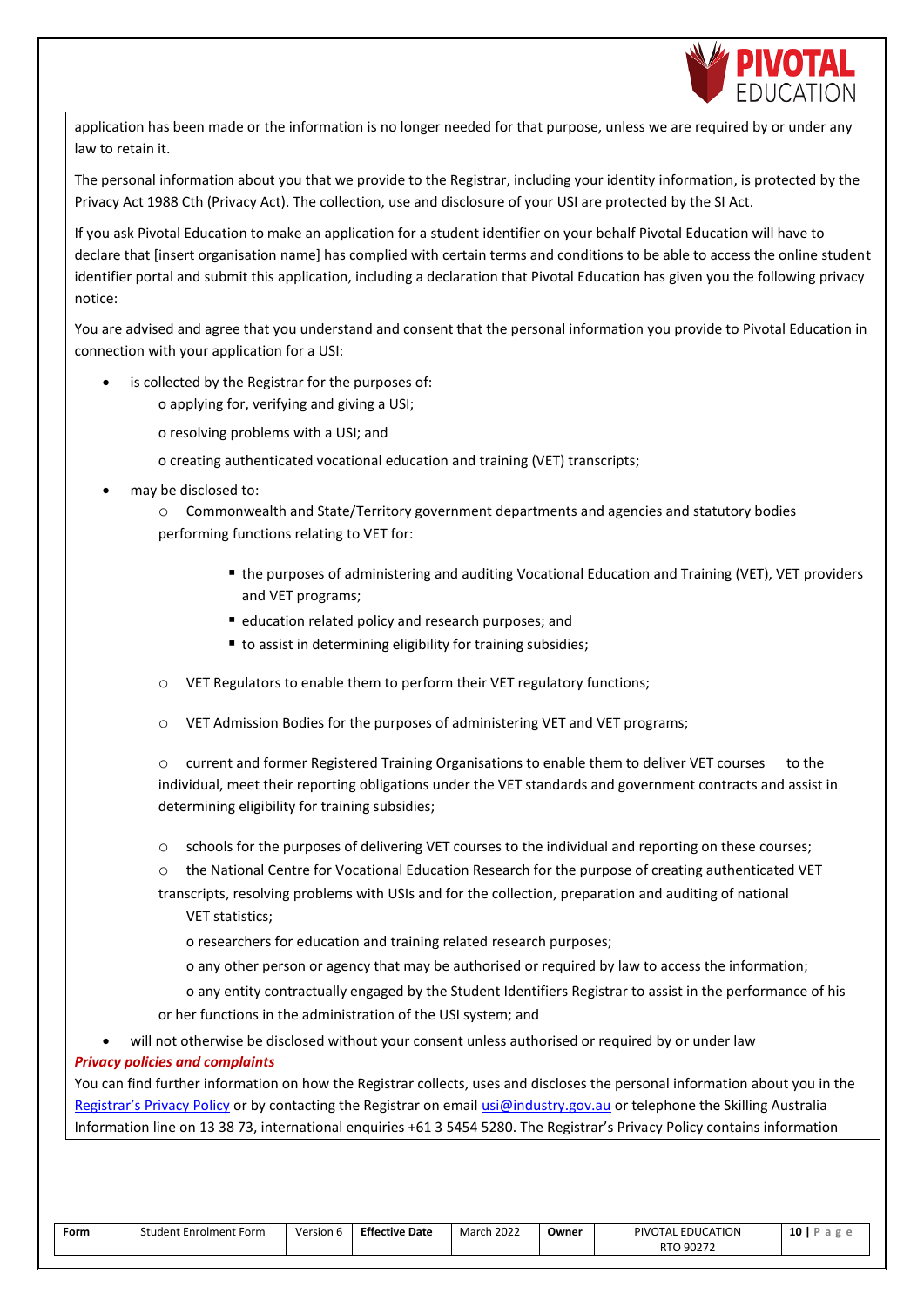

about how you may access and seek correction of the personal information held about you and how you may make a complaint about a breach of privacy by the Registrar in connection with the USI and how such complaints will be dealt with.

You may also make a complaint to the Information Commissioner about an interference with privacy pursuant to the Privacy Act, which includes the following:

- misuse or interference of or unauthorised collection, use, access, modification or disclosure of USIs; and
- a failure by Us to destroy personal information collected by you only for the purpose of applying for a USI on your behalf

For information about how Pivotal Education collects, uses and discloses your personal information generally, including how you can make a complaint about a breach of privacy, please refer to Pivotal Education's privacy policy.

Pivotal Education's Privacy Policy can be found in our Student Handbook and is provided to all students at enrolment (also provided on request at any time). This privacy policy contains information about how individuals may access and seek correction of the personal information held by us, and how to complain about a breach of privacy, and how we will deal with such a complaint.

In providing your personal information as requested and signing this notice, you are confirming your receipt of and understanding of these details and providing your consent for the collection, storage, use and disclosure of your personal information as outlined.

| Student Name:             |       |  |
|---------------------------|-------|--|
| <b>Student Signature:</b> | Date: |  |

| Form | Student Enrolment Form | Version 6 | <b>Effective Date</b> | <b>March 2022</b> | Owner | PIVOTAL EDUCATION | . . |
|------|------------------------|-----------|-----------------------|-------------------|-------|-------------------|-----|
|      |                        |           |                       |                   |       | RTO 90272         |     |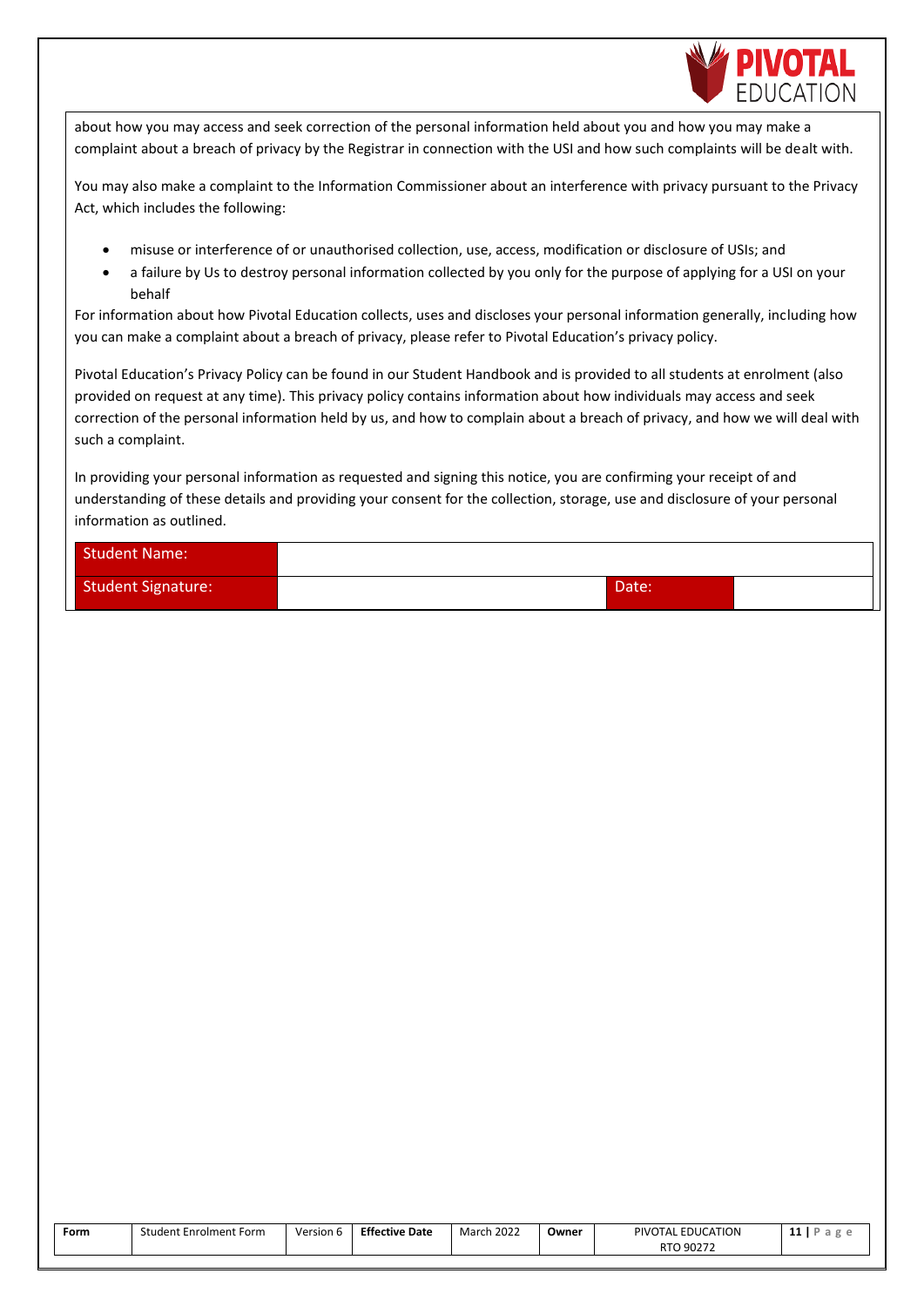

## **ACKNOWLEDGMENT and DECLARATION TO BE SIGNED BY PARTICIPANT**

#### **Participant Declaration:**

I declare that to the best of my knowledge:

- 1. The information I have provided is true, accurate and complete
- 2. I will adhere to all conditions of enrolment
- 3. I have independently completed the LLN assessment to demonstrate English language proficiency
- 4. I have been informed about my rights and obligations
- 5. I agree to the course fees and payment arrangements (*applicable/not applicable*)
- 6. I have reviewed the course information and training and assessment services of the selected course
- 7. I consent to the information in this enrolment form being provided to the National Centre for Vocational Education and Research (NCVER) for statistical purposes
- 8. I have read and signed the Privacy Notice and application for Unique Student Identifier
- 9. I declare that I have disclosed all my unique learning needs and I have been informed about the learning, assessment and support services to be provided and any fees and costs that may relate to the course in which I am enrolling

#### **NSW Smart and Skilled Student Declaration**:

- 1. The information I have provided is true, accurate, complete and not misleading in any way
- 2. I am an NSW resident or worker including where specified in an approved border area (Aboriginal and Torres Strait Islander only)
- 3. I have completed and signed the Smart and Skilled Subsidised Training Eligibility Form required to determine program, fee and eligibility for subsidies, concessions or exemptions
- 4. I agree to pay any fees payable as per itemised fees list generated by the Provider Calculator based on the information, I have provided to Pivotal Education
- 5. I understand that the Fee may be adjusted by the NSW Department of Education if the information I have given regarding RPL or Credit Transfer changed after training has commenced and that the changes will be advised to me
- 6. I have read and agree to the disclosure of my personal information to the NSW Department of Education and other government agencies as included in the "Consent to Use and Disclosure of Personal Information" Form
- 7. I declare that I understand my rights and obligations as explained to me under the Consumer Protection Policy
- 8. I authorise Pivotal Education and the NSW Department of Education to have appropriate access to USI records
- 9. I will be informed of any subcontracting arrangements (if applicable) that Pivotal Education may enter into if it is during the course of subsidised training

## **Participant**:

| <b>Employer (IF APPLICABLE):</b>                                |  |
|-----------------------------------------------------------------|--|
| Employer Representative Name: Mame: Manual Assembly Press, 2014 |  |
|                                                                 |  |
|                                                                 |  |
|                                                                 |  |
|                                                                 |  |
|                                                                 |  |